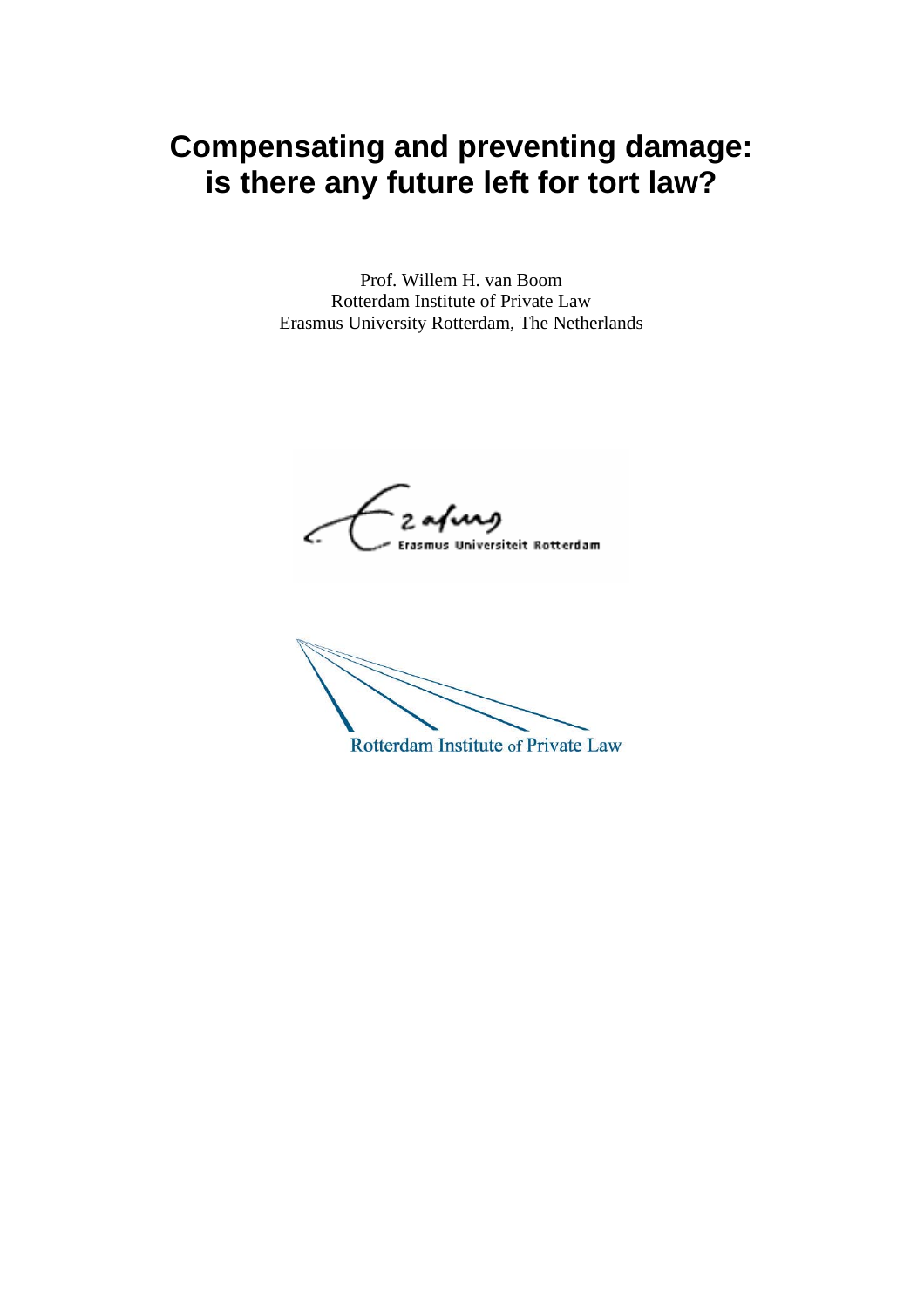# **Compensating and preventing damage: is there any future left for tort law?**

Prof. Willem H. van Boom Rotterdam Institute of Private Law, Erasmus University Rotterdam, The Netherlands

Previously published in: *Festskrift till Bill W. Dufwa – Essays on Tort, Insurance Law and Society in Honour of Bill W. Dufwa*, Volume I, Stockholm: Jure 2006, p. 287-293

#### **1. Introduction**

 $\overline{a}$ 

**[287]** Europe is witnessing an ongoing debate amongst scholars, practitioners, and policy makers on the need for tort reform, especially with regard to the field of personal injury.<sup>1</sup> Although the call for reform has not been voiced as distinctly as in the United States of America, there is a growing number of incidents that points towards a central question for European tort law scholars: is there any future left for tort law when it comes to compensating and preventing death and personal injury?<sup>2</sup>

Tort law is a set of rules, predominant in virtually all European legal systems, that has a number of concurring and sometimes diverging goals. In theory, tort law rules aim at preventing or discouraging specific unlawful behaviour that increases the risk of undesirable damage. At the same time the tort system is mainly focussed on compensating damage after the event. So, in effect, the general idea of the system is that by obliging the tortfeasor to compensate damages *after* the event, he is thus encouraged to act with the appropriate level of care before the event in order to prevent the event from happening.

In the area of death and personal injury, this theoretical framework of tort law with its twofold objective<sup>3</sup> is not always reflected by practice. The causes are manifold and closely related. In this short paper, I will present a collection of

<sup>&</sup>lt;sup>1</sup> Bill W. Dufwa himself has written extensively on this subject. See, e.g., Bill W. Dufwa, 'The Swedish Model of Personal Injury Compensation Law Reconsidered', in: *Ulrich Magnus and Jaap Spier* (ed.), European Tort Law - Liber Amicorum for Helmut Koziol, 2000, pp. 109 ff. and Bill W. Dufwa, 'Collectivization of Tort Law', 48 Scandinavian Studies in Law (2003), pp. 51 ff.

 $2^2$  The list of publications on this topic is long. I will not try to provide a complete set of references. See, e.g., with further references, *P. Cane*, Atiyah's Accidents, Compensation and the Law, 1999, *Don Dewees, David Duff and Michael Trebilcock*, Exploring the Domain of Accident Law - Taking the facts seriously, 1996, *Jos Dute, Michael G. Faure and Helmut Koziol*, No-Fault Compensation in the Health Care Sector, 2004, *Jerry J. Phillips and Stephen Chippendale*, Who pays for car accidents? The Fault versus No-Fault Insurance Debate, 2002, *Terence G. Ison*, The forensic lottery, 1967, *Stephen D. Sugarman*, Doing Away With Personal Injury Law, 1989, *P.S. Atiyah*, The Damages Lottery, 1997, *Donald Harris, Mavis Maclean, Hazel Genn, Sally Lloyd-Bostock, Paul Fenn, Peter Corfield and Yvonne Brittan*, Compensation and Support for Illness and Injury, 1984.

I will not address the question whether the tort system has any additional goals; please note that some authors argue that *loss spreading* is a social goal of tort law systems as well.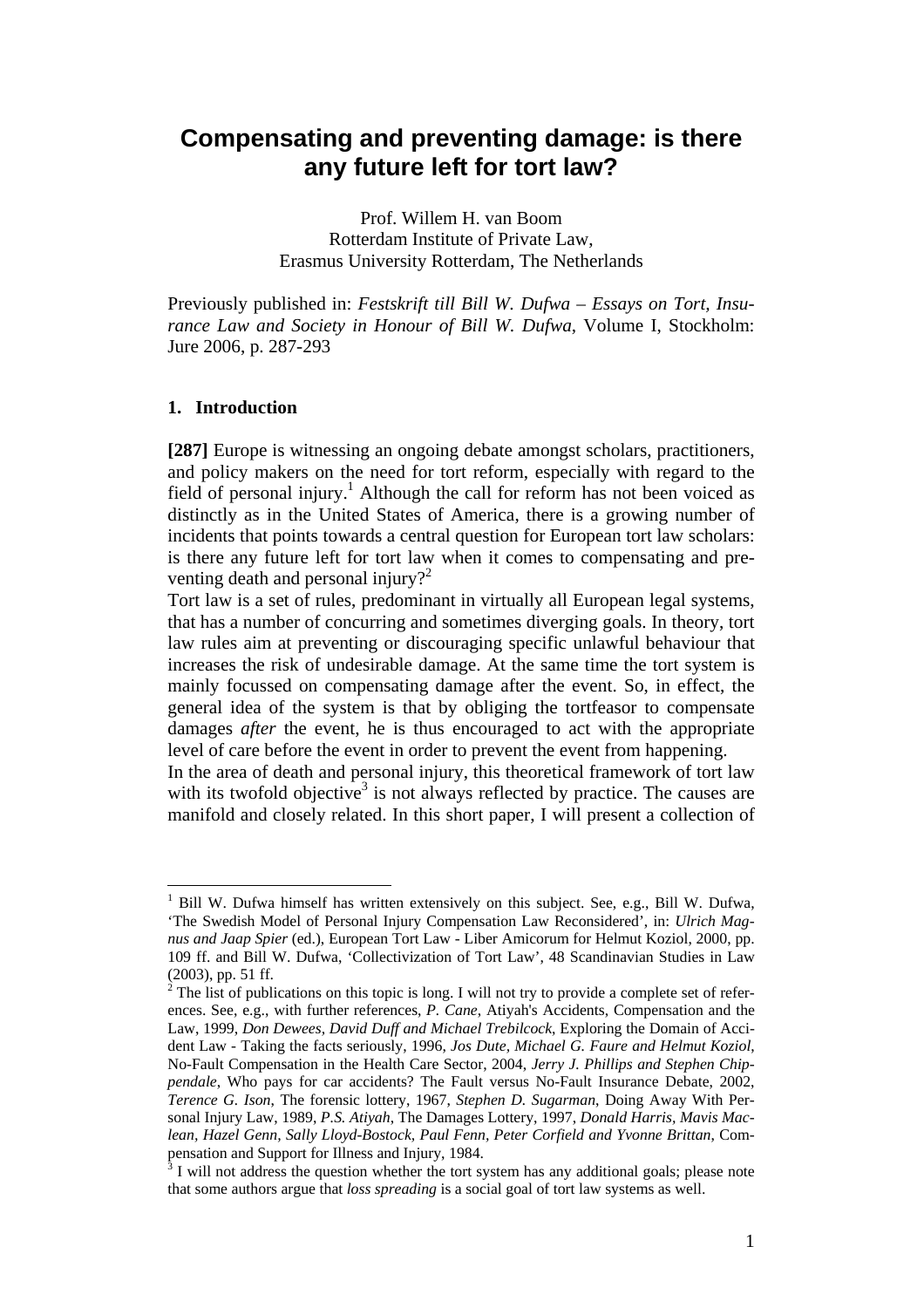plausible [288] and proven causes and how they might be redressed.<sup>4</sup> First, I will present a short overview of the causes that have been identified so far (paragraphs 2 and 3). Then, I will focus on possible alternatives for and adjustments to the current tort systems that could help to effectively achieve the twofold objective (paragraph 4). Finally, I will address the future research questions that, in my mind, should be on the agenda of European tort law scholars for the coming years (paragraph 5). $<sup>5</sup>$ </sup>

# **2. Aiming at prevention through the instrument of compensation; does it really work?**

In the field of personal injury, tort law practice is primarily focussed on compensating victims after the event. The underlying principle of tort law, however, stresses that tort law also aims at providing precautionary incentives to potential tortfeasors before the event. This seems logical, because if compensation of victims was the sole purpose of tort law there would be no point in linking compensation to a specific event for which someone else bears responsibility. $\delta$  If the focus was in fact exclusively on compensation, then surely a more rational distribution of scarce means would have to be considered.

The twofold objective of tort law leads us to the question whether (and to what extent) tort law succeeds in either of these objectives. With regard to prevention it seems plausible to distinguish between *repeat players* and *one shotters*. The latter category mainly consists of private persons that either cause damage intentionally or negligently, or that bear the risk of a specific adverse event (e.g., strict liability for children, defective premises, animals). If personal injury follows from any of these events, most private persons have a personal liability insurance that covers the consequences.<sup>7</sup> The 'private tortfeasor' typically does not suffer financially from being held liable, which leads me to believe that in these cases the incentive effect, if any, is likely to be reduced.<sup>8</sup> Consequently, it depends on the insurance companies' policy (i.e., the use of, e.g., merit rating, deductibles, exclusions, et cetera) whether any of the financial incentives of tort law are in fact passed on to the tortfeasor.

I expect that the picture would not change dramatically if liability insurance policies were unavailable for accidents caused by private individuals. If we consider traffic accidents, the typical domain of tort practice involving individual tortfeasors, we would have to measure whether drivers would drive more carefully and the number of accidents would drop if there was no comprehensive car insurance. **[289]** Even though this lack of insurance coverage

<sup>&</sup>lt;sup>4</sup> The paper is restricted to the European legal systems, for the simple reason that other western legal systems (notably the United States tort system) have a number of features (e.g., punitive damages, remuneration for legal services, jury decisions, a dissimilar liability insurance market) that render comparison in this respect quite difficult.

 $\overline{\phantom{a}}^5$  The focus of attention is on the area of tortious liability for death and personal injury.

<sup>&</sup>lt;sup>6</sup> Tort law should also be seen as a means of expressing responsibility, which in itself has a societal function. Cf., e.g., *David Howarth*, Three forms of responsibility: on the relationship between tort law and the welfare state, 60 Cambridge L.J. 2001, p. 572.

Remember that tortfeasors in Europe do not carry the yoke of punitive damages.

<sup>8</sup> On *moral hazard* in insurance contracting, see, e.g., *Robert Cooter and Thomas Ulen*, Law & Economics, 2000, p. 333. Note, again, that I am not referring to the American tort law system or to its liability insurance market.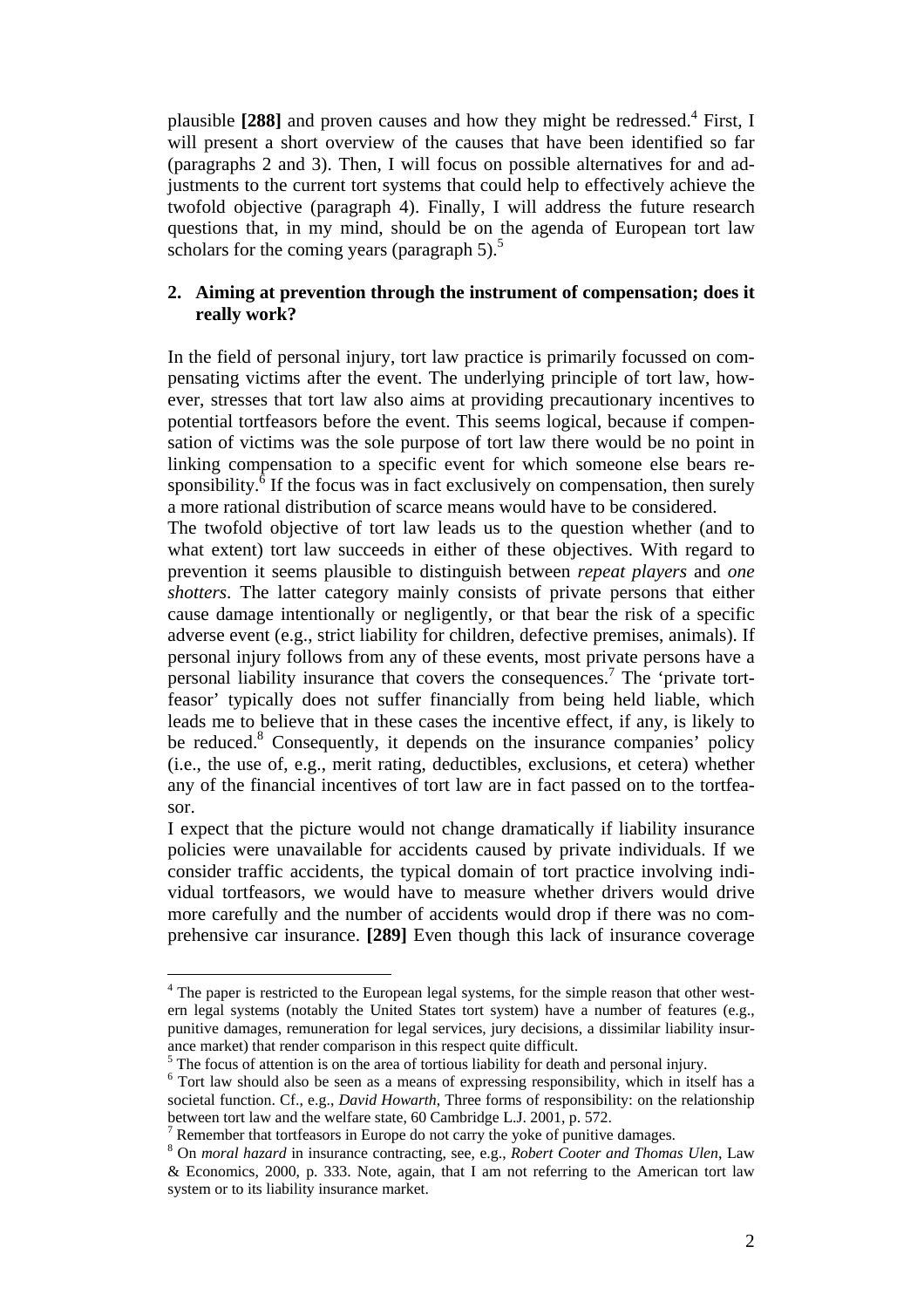would expose car owners to the full and uninsured liability burden (no doubt leaving a lot of victims without compensation), I still doubt that we would in fact experience such a drop in the number of accidents. Most traffic accidents happen as a result of incidental inadvertence or the human incapability to deal with unexpected road situations. These accidents are bound to happen and the slight chance that a driver can be held liable after an accident will presumably provide a weak incentive to that particular individual and an even weaker incentive to other road-users. Individual and incidental tortfeasors are not fully rational in adjusting their behaviour to the appropriate level of care, neither do they always have accurate information on the level of care actually required before the event. So, we could assume that these *one-shotters* are not being targeted with full effect by the tort incentive. $9$  In terms of accident avoidance, my guess is that the incentives provided by regulatory instruments such as criminal law sanctions combined with regular supervision are more effective in the domain of individual torts.<sup>10</sup>

Admittedly, the cases of intentional wrongdoing by private individuals present a different picture altogether. Intentional torts are nearly always excluded from liability insurance coverage.<sup>11</sup> Hence, in theory that exclusion would enhance the precautionary incentive of tort law. Nevertheless, we should not overestimate the incentive effect in this category of cases. Intentionally inflicted bodily harm is the métier of the drunk, the irresponsible, and the criminal. Therefore, it lies within the domain of criminal prosecution, and experience tells us that financial incentives – in terms of the threat of having to compensate – have a limited impact on this set of tortfeasors.<sup>12</sup>

To conclude, I would speculate that tort law has little grasp on preventing either incidental negligence or intentional wrongdoing by private individuals. Instinctively, I would assume that the tort law incentive has more impact on the 'corporate tortfeasor': businesses and institutions that are being held liable for not preventing certain accidents. If a corporate tortfeasor is liable for a specific event, and this type of event is likely to happen repeatedly, then the likelihood increases that this tortfeasor or others in a comparable situation will prevent similar events from occurring in the future.13 Thus, we could *assume* that clear tort rules provide corporate tortfeasors with an incentive for preventing death and personal injury. Unfortunately, with regard to the European legal systems there is no conclusive empirical evidence that underpins this assumption. Obtaining such evidence would in fact be quite difficult, because the precautionary incentive seems to be distorted by the widespread availability of corporate liability insurance. Liability insurance policies **[290]** still cover most of the personal injury cases involving repeat player corporate tortfeasors. Therefore, the incentive effect could perhaps be measured best in the

 $9$  Note, again, that I am not referring to the American tort law system or to its liability insurance market.

<sup>&</sup>lt;sup>10</sup> To my knowledge, there is no conclusive empirical evidence either supporting or attacking this assumption.

<sup>&</sup>lt;sup>11</sup> On the exclusion of intentionally inflicted damage in insurance contracts, see *Jürgen Basedow and Till Fock* (ed.), Europäisches Versicherungsvertragsrecht, 2002, p. 101-102.<br><sup>12</sup> Their being *judgement proof* has in fact prompted national legislatures to set up special

state sponsored compensation funds for victims of criminal acts. See also Council Directive 2004/80/EC of 29 April 2004 (*Official Journal L 261*) relating to compensation for crime victims.

<sup>13</sup> That is, unless this tortfeasor or group of tortfeasors is *judgement proof*.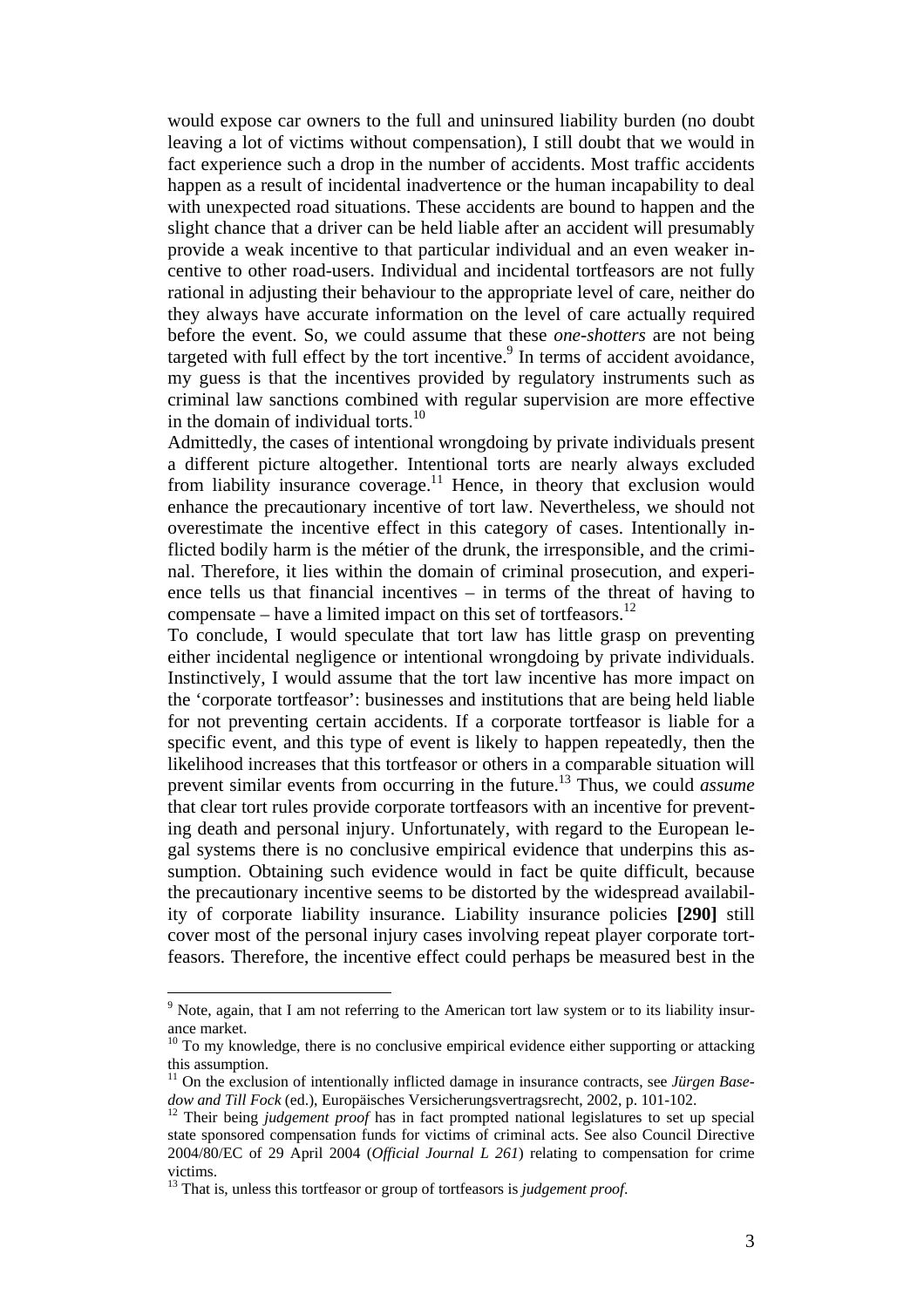areas where there is *no insurability*. Research would have to show whether a shift towards uninsurability prompts corporate tortfeasors to consciously move towards better risk management. However, no comprehensive research results on this issue are available. $14$ 

## **3. Aiming at compensation through litigation and settlement; does it really work?**

Tort law gives the victim the right to be compensated *in full*, that is, not according to need but according to the classical principle of *restitutio in inte*grum.<sup>15</sup> Restoration in full, however, is a principle that is not always reflected in practice. If the victim succeeds in bringing together the evidence needed for a claim in tort, he still has to accept that he will usually not be compensated for the entire loss. Sometimes, very real types of damage are not compensated at all (e.g., in some jurisdictions, the losses of relatives of the injured person, or financial losses exceeding a fixed interest rate). Moreover, the time, effort and money spent on the process of claiming itself are hardly ever compensated in full. This is in part due to the fact that most European legal systems provide weak or virtually no incentives for quick settlement of claims, thus potentially dragging the tort process on for years. The law of damages itself can sometimes be an obstacle in the way of swift settlement as well. For instance, the calculation of loss of future earnings is usually postponed until the victim has reached a fairly stable condition which is expected to last. Until that moment, final settlement or compensation is impossible.

A successful claim in part depends on the accessibility of the legal system. Research in some jurisdictions shows that accessibility is far from optimal. Victims experience difficulties in making themselves heard and a fair number of potentially successful claims are not being pursued at all.<sup>16</sup> This could be a reason for concern because such a sub-optimal use of legal rights may also be causing a sub-optimal level of deterrence. What driving forces could be behind this? No clear single cause can be identified, but research has revealed some possible explanations. First, it seems that this is in part a problem outside of tort law, and rather within the scope of the remuneration system for lawyers and the tariff structure of the legal services market. Although originally not a tort law problem, nevertheless these barriers are perceived to be the most bothersome in respect of personal injury claims simply because they withhold compensation from the individuals in society who need it the most: the injured and the bereaved dependent.

Second, the existence of alternative compensation schemes such as social security, compulsory health insurance and widows' pensions may relieve the most **[291]** pressing needs of the victim and may, to a certain extent, remove the need for claiming.

 $14$  That is, with regard to European tort law.

<sup>&</sup>lt;sup>15</sup> On that topic, see, e.g., U. Magnus (ed.) Unification of Tort Law: Damages, 2001 p. 188.

<sup>16</sup> See, e.g., *Harris, Maclean, Genn, Lloyd-Bostock, Fenn, Corfield and Brittan*, Personal Injury Compensation: How Much is Enough? A study of the compensation experiences of victims of personal injury (Law Com. No 225), 1994, p. 52, and *B. van Velthoven and M. ter Voert*, Geschilbeslechtingsdelta 2003, 2004.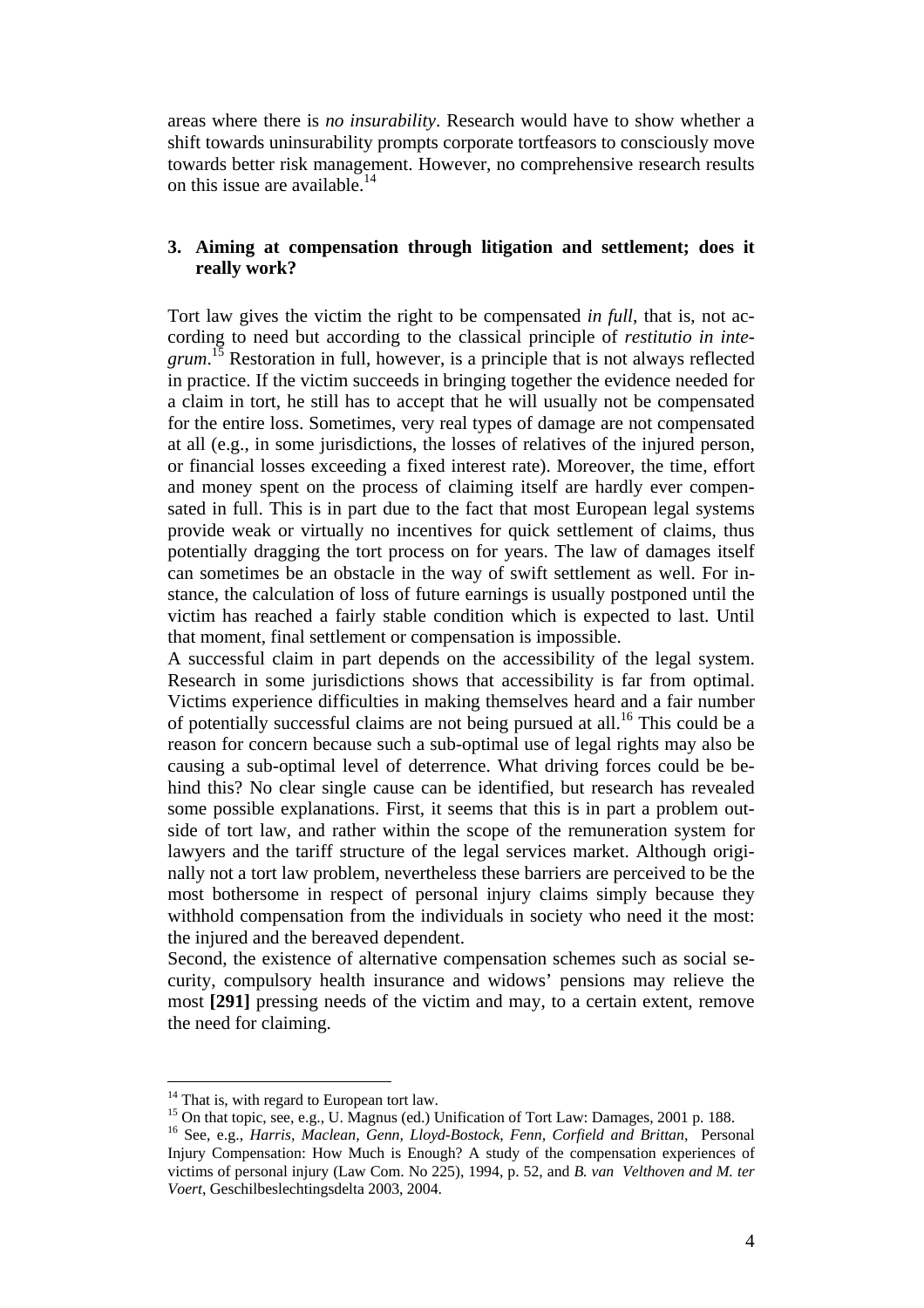Third, victims may not always have the relevant information with regard to their legal rights<sup>17</sup> and if they do have this information they may be reluctant to pursue their claim because of the uncertainty that a court would in fact acknowledge that a tort was committed. To quote the expression used by Atiyah: the tort process is somewhat of a *lottery*. 18 Predicting who will win is problematic, as is predicting the amount in the jackpot: it is hard to predict whether a victim will in fact instigate a claim, and if he does whether he will succeed in the end in proving liability and obtaining full compensation. This element of chance may intimidate victims.

### **4. Alternatives and Adjustments**

Tort is far from perfect. Although it aims both at preventing and compensating, there is little conclusive research into the effectiveness of tort law with regard to either objective. However, the available evidence so far suggests that tort law is performing badly in respect of both objectives. In my mind there is a simple explanation: in most jurisdictions, tort law is a product of a historical accumulation of rules, principles, and case law. Moreover, it is a system operated by lawyers with a great sense of *respect* for this body of law and with relatively little attention for the practical drawbacks and pitfalls that 'the system' brings about.

Does this mean that we should abolish tort law altogether? I do not think so. Before any well founded conclusion on abolition of tort law can be drawn we should thoroughly consider the facts. The truth is that we do not know all the relevant facts. In the previous paragraphs I have sought to identify at least one aspect of tort law, i.e. the deterrence of 'repeat player corporate tortfeasors' that deserves further empirical enquiries. My *assumption* was that tort law does deter so-called corporate tortfeasors to a certain degree, but we need empiricism to either falsify or confirm this and other assumptions.

Then, we need to ask ourselves whether tort law should deter *more* than it does now. This is a highly current matter because private law remedies are increasingly thought of as alternatives for public control.<sup>19</sup> Can tort law be a truly effective instrument of *private enforcement*? In theory the answer is affirmative. The tort system could be used for real *ex ante* prevention because most legal systems allow individuals, and, to a certain extent, interest groups to file injunction orders in order to *actually* prevent the risk from materialising.<sup>20</sup> But it seems that in practice these instruments are hardly ever used – that is, in a consistent and persistent manner – for actually preventing a specific category of unlawful behaviour from **[292]** spreading. We need hard data that show causes, $^{21}$  and *then* we can start debating possible adjustments.

<sup>&</sup>lt;sup>17</sup> For this reason I would advocate the extension of government 'consumer education programs' to personal injury law.

<sup>18</sup> *Atiyah*, supra note 2.

<sup>&</sup>lt;sup>19</sup> See on that topic in respect of competition law, e.g., *Clifford A. Jones*, Private Antitrust Enforcement in Europe: A Policy Analysis and a Reality Check, 27 World Competition 2004, pp. 13 ff.

The conditions for such injunctions, however, tend to be quite strict. Possibly, this is an impediment as well.

 $21$  Why are interest groups not keen on using injunction procedures? Do procedural rules impede this use? Is the financial burden too heavy? Do the interest groups perceive their respon-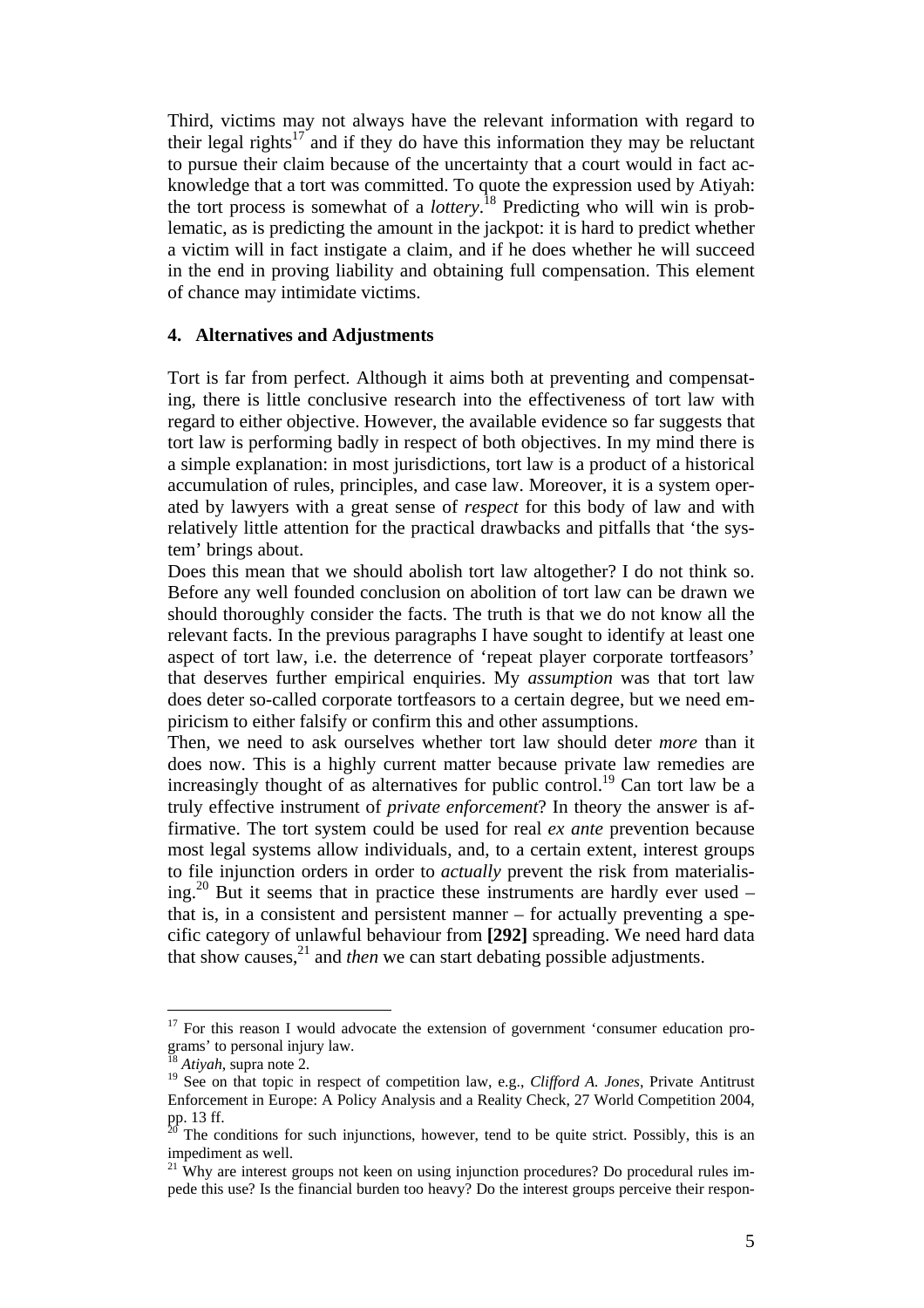Adopting an alternative for tort should be an *ultimum remedium* because alternative schemes tend to compensate more people with smaller amounts per person, and alternative compensation schemes hardly ever invest in effective prevention of accidents. However, if a scheme can compensate to a fair degree and at the same time improve general prevention, then it should be considered for what it is: a serious alternative. In fact, the experience so far with alternative schemes has not always been promising from the compensation point of view, $^{22}$  but admittedly some progress could be made with regard to more effective prevention of accidents in specific risk areas such as iatrogenic damage. $^{23}$ 

Nevertheless I would prefer adjusting the existing system in order to enhance effectiveness. Surely, adjustments can be implemented if the case for political necessity is made out. What is fundamental for the success of these adjustments is that no options are excluded and that accepted modifications are evaluated after some time. For instance, if strict liability is expected to compensate more efficiently or fairly in a specific area without any expected change in deterrence, then a shift towards strict liability should at least be considered (and if implemented, then evaluated).

Perhaps adjustments sometimes have to be unorthodox. For instance, a tort system could be combined with a public watchdog that is assigned the task of filing injunction claims against corporate tortfeasors. This may help monitor the implementation of court decisions and may prevent future corporate tortious behaviour. Another example: perhaps tort claims for death and personal injury should be dealt with by specialized and/or centralized rather than regionalized courts. It may even – when combined with procedural rules that would force barristers to actually cooperate with the court rather than procrastinate and frustrate swift proceedings – speed up the procedure and actually support settlement out of court.

### **5. Future research questions**

 $\overline{a}$ 

The previous has been nothing more than a kaleidoscope of problems, their plausible causes and feasible solutions. The problems and their causes seem plausible, but in most cases they lack firm empirical evidence. In my opinion tort law research should focus more on obtaining this evidence. This would help fill the empirical gap in legal scholarship. It would also bring about further research into the possible solutions to the actual deficiencies of tort law. The most far-reaching conclusion of this future research could be that European legal systems would have to make the **[293]** fundamental shift towards alternative compensation schemes such as no-fault compensation funds, compulsory first party insurance et cetera. However, before announcing the death of tort we should first truly investigate whether the patient is in fact suffering

sibilities differently? Should the law be changed in order to facilitate this private enforcement? Should we introduce some sort of system of punitive damages?<br><sup>22</sup> See, e.g., M.G. Faure, in: *Dute, Faure and Koziol*, supra note 2, pp. 42 ff.

<sup>&</sup>lt;sup>23</sup> This could at least be the case when no-fault compensation is combined with a strong safety-enhancing regulatory regime; on the possibilities of such a regime, see, e.g., *Linda T. Kohn, Janet M. Corrigan and Molla S. Donaldson* (ed.), To Err is Human - Building a Safer Health System, 2001.